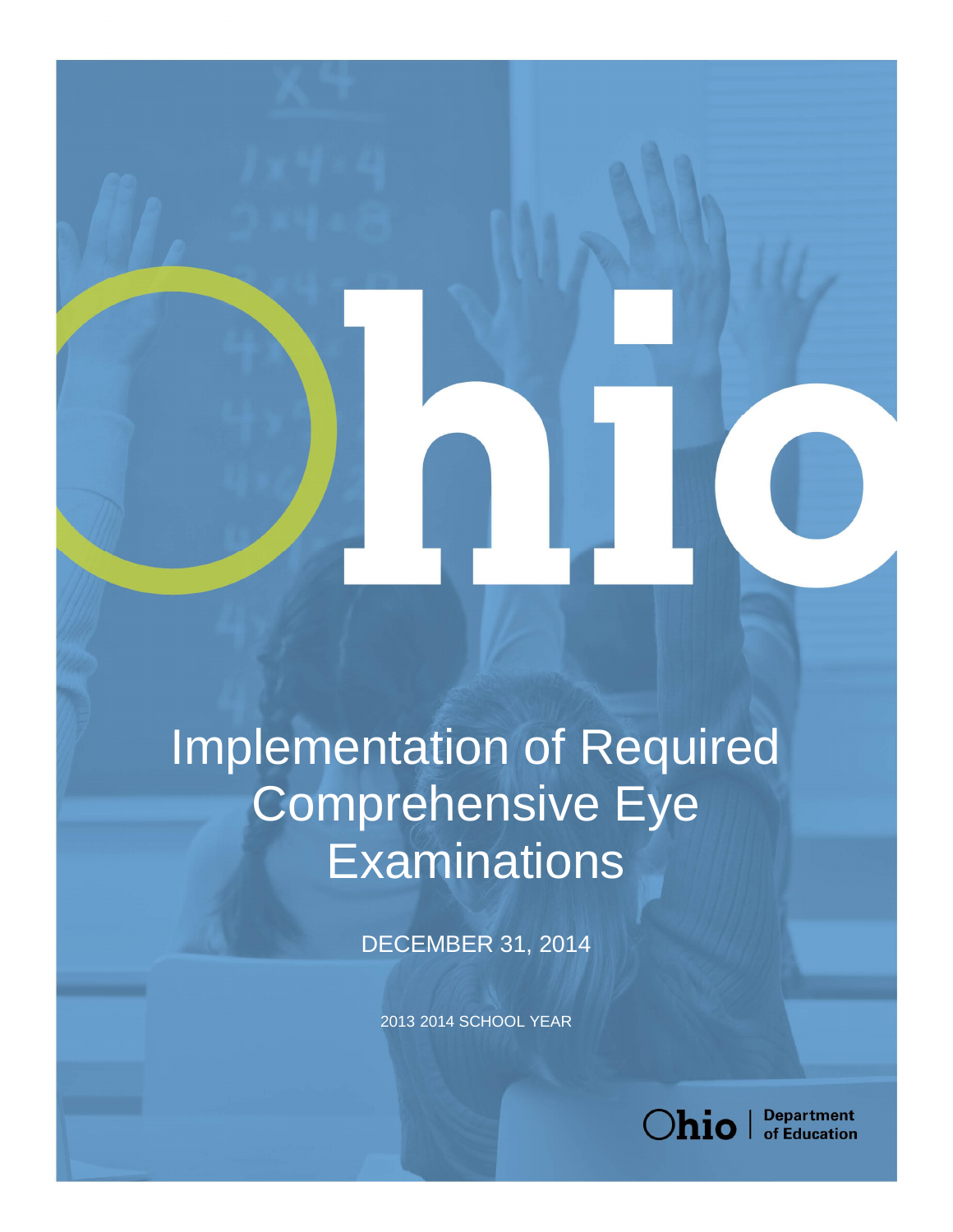## **Implementation of Required Comprehensive Eye Examinations**

## **2013-2014 School Year**

State law<sup>1</sup> requires a student to have a comprehensive eye examination either prior to or shortly after the start of an initial individualized education program (IEP). The same law requires the Ohio Department of Education to collect and report data about the implementation of this law. The department provided districts, including community schools, with a tool to record the exams in the 2013-2014 school year, and included information about the exams in EMIS reporting. The Office for Exceptional Children asked districts to record the notification of the requirement for the eye exam, the date of the exam and any special circumstances preventing an exam.

 **The percentage of parents reporting a follow-up exam increased this year**. Among districts that responded to last year's survey, roughly 15 percent of the parents of children with initial IEPs reported their children had received follow-up comprehensive eye exams. This year, districts could confirm that timely eye exams took place for about 35 percent of students with initial IEPs.



 In 2014, all districts and community schools with special education students enrolled responded to reporting requirements. This compares to the 45 percent response rate 2013. Data from 2014 represent information from about 27,000 students; data from 2013 were based on about 13,000 students.

 **Districts informed parents of the requirement.** Although neither last year's survey nor EMIS asked how or if parents were informed of the requirement, during last year's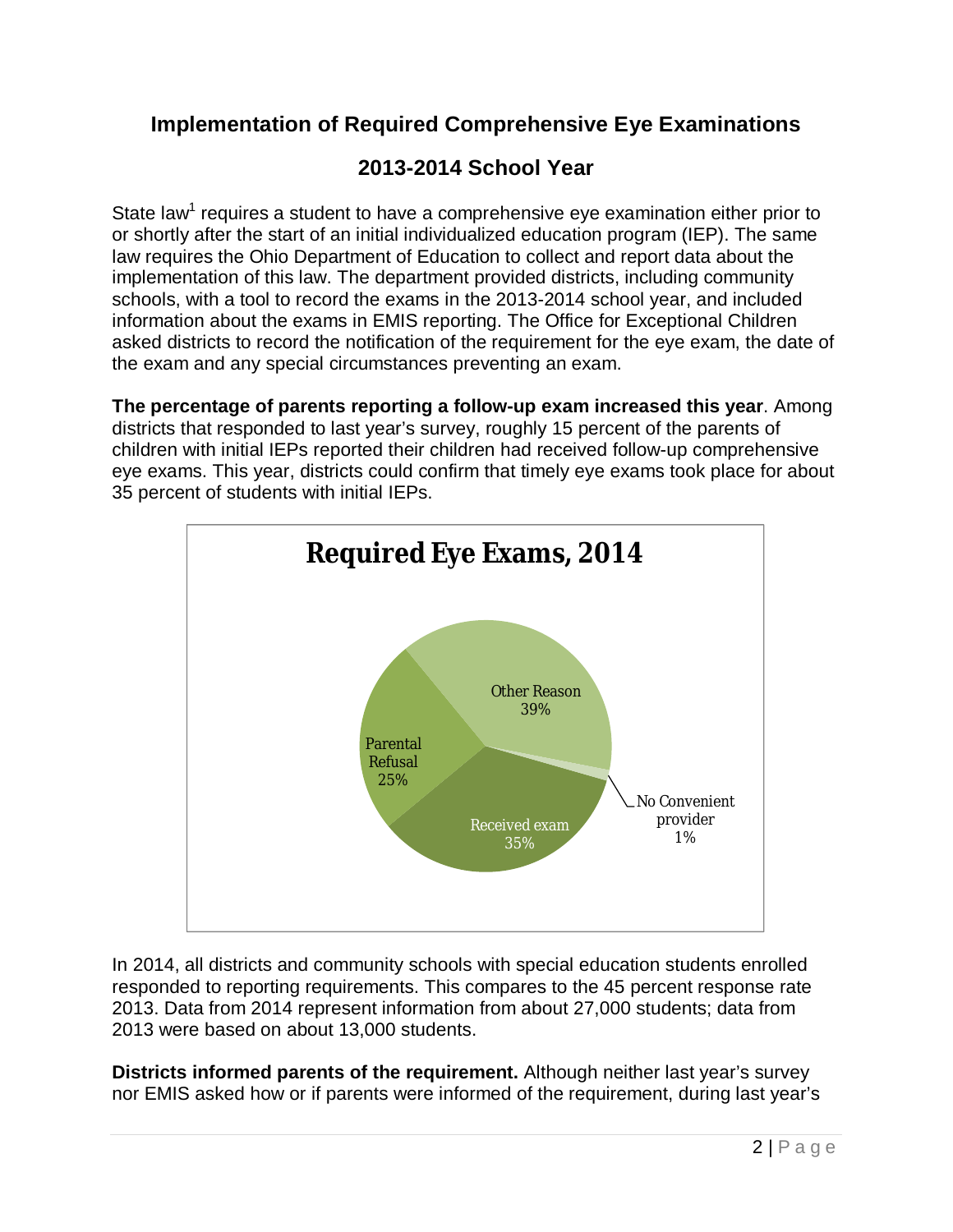survey most responding districts and community schools (79.2 percent of those who provided additional comments) specifically reported informing parents. Several required parents to sign an acknowledgement of their notification; others commented about sending letters home; many indicated that they had attempted or completed follow-up phone calls. Some districts described efforts to obtain the follow-up statuses of eye exams. For example, in one district, 54 students did not have eye exam records. District staff called the phone numbers on record for each student and found that the phone numbers for 23 students were no longer working. For 31 households, the district staff left messages but received no return phone calls.

Parents provided few reasons for not following up. Respondents used multiple- choice responses to indicate the following possible reasons for lack of exams. From the 2014 EMIS data, districts did not know why 28.2 percent of students who had initial IEPS did not receive an eye exam. Those responses indicating reasons for no exam are displayed below:

|                      | <b>Student</b><br>withdrew | <b>Student</b><br>hospitalization | <b>Parent</b><br>refusal | <b>Received</b><br>exam. but late | No convenient<br>provider |
|----------------------|----------------------------|-----------------------------------|--------------------------|-----------------------------------|---------------------------|
| From Survey, 2013    | 1.30%                      | 0.17%                             | 24.32%                   | 1.47%                             | $0.61\%$                  |
| From EMIS data, 2014 | $.98\%$                    | $0.10\%$                          | 18.08%                   | 2.61%                             | 1.01%                     |

 Last year's survey respondents were given an opportunity to provide additional information about this process. One district staff member summarized a general refusal by parents to participate: "Although we provide the eye exam brochure and indicate that it is a requirement, parents simply do not get back with us regarding their follow-up. Several parents have been outright indignant toward our school psychologists and indicated a refusal to let the government dictate something like this to them."

 Responses indicated that district personnel often conducted screenings that produced no indication of potential vision issues. Many parents and school staff believed that when the screening by school personnel showed little likelihood of a problem, additional examination was an expensive redundancy.

 Respondents in 25 districts stated explicitly that parents had refused due to financial reasons.

reasons.<br>Parents of preschoolers reported that they were told by ophthalmologists that their students were too young for results to be valid, so they chose not to schedule the exam.

 **Districts provided suggestions for improvement.** Results from last year's survey suggest the need for changes to the comprehensive eye exam process. One district came up with a creative solution to ensure that vision screenings led to comprehensive eye exams, when appropriate. The response from that district stated, "Since we are in a small urban district struggling with poverty and transiency, it is difficult to make contact with all parents to get this kind of specific information. Most often, the intervention specialists report that parents or guardians tell them they "are working on it" and they often view more questions as being invasive. We have involved ophthalmologists in